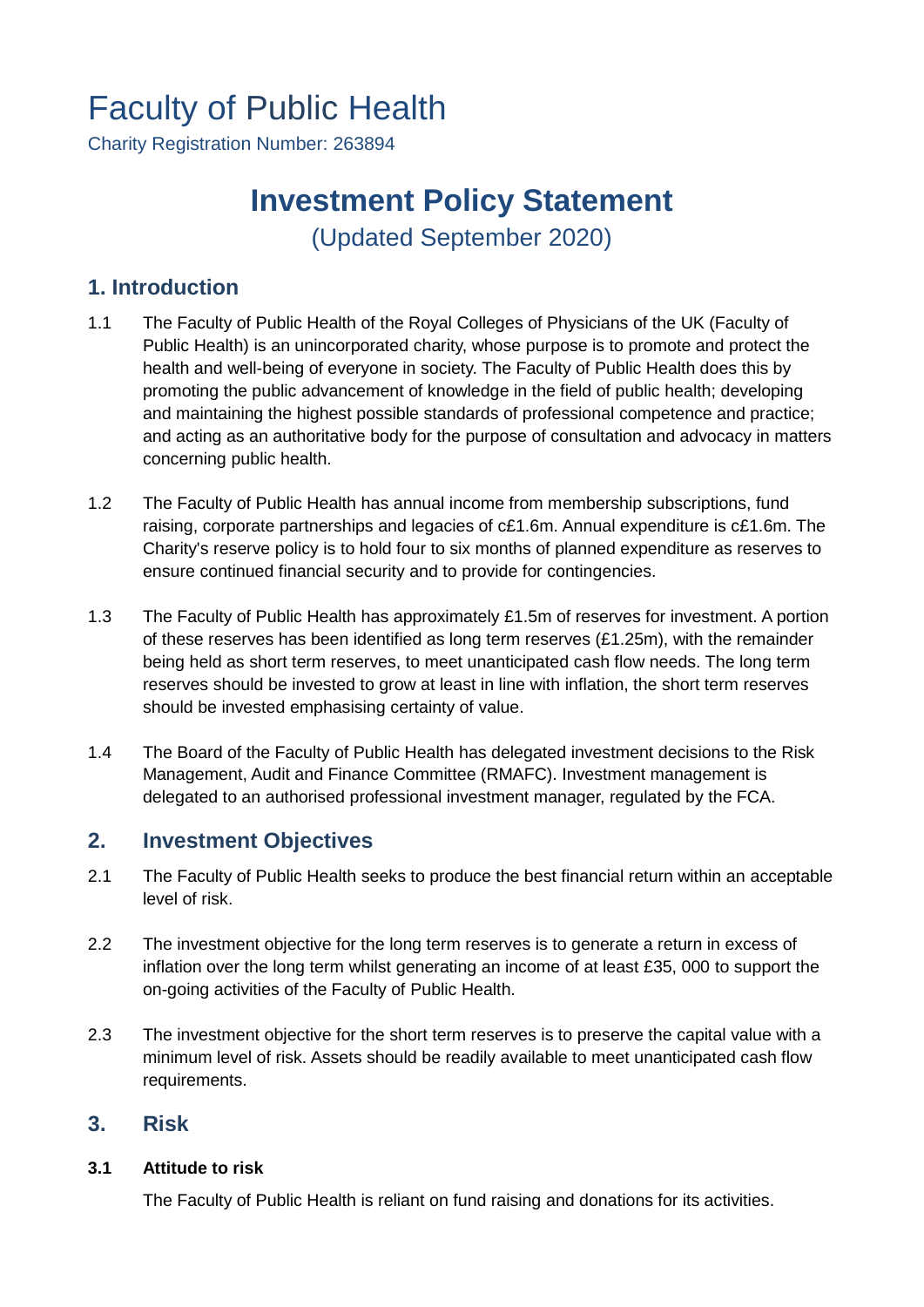Investment assets are held as reserves.

The key risk to the long term reserves is inflation, and the assets should be invested to mitigate this risk over the long term. The trustees understand that this is likely to mean that investment will be concentrated in real assets and that the capital value will fluctuate.

The short term reserves are held to provide financial security, and may be required at short notice. As such capital volatility cannot be tolerated and investment of these assets should be focused on minimising this.

#### **3.2 Assets**

The Charity's assets can be invested widely and should be diversified by asset class, by manager and by security. Asset classes could include cash, bonds, equities, property, hedge funds, structured products, private equity, commodities and any other asset that is deemed suitable for the Charity. The finance committee is charged with agreeing a suitable asset allocation strategy for the reserves with the investment manager.

#### **3.3 Currency**

The base currency of the investment portfolio is Sterling.

Within the long term reserves, investment may be made in non‐Sterling assets, but should not exceed 50% of the total investment portfolio value. Hedging is permitted.

Short term reserves should be held in Sterling.

#### **3.4 Credit**

The Charity's cash balances should be deposited with institutions with a minimum rating of A‐ or invested in a diversified money market fund.

Deposits should be spread by counterparty, subject to a maximum exposure of 25% of the total cash balance per institution.

## **4. Liquidity Requirements**

- 4.1 Income from the long term reserves will be used to fund the Charity's activities. A target income will be agreed with the investment manager on an annual basis, to enable effective budgeting.
- 4.2 Due to the nature of the reserves, the board wish to keep at least 90% of the long term reserves in investments that can be realised within three months. All of the short term reserves should be realisable within one month.

## **5. Time Horizon**

5.1 The Faculty of Public Health has divided its reserves into those expected to be held for a long term time horizon and those that may be needed in the short term.

## **6. Ethical Investment Policy**

6.1 The Faculty of Public Health has adopted an ethical investment policy to ensure that its